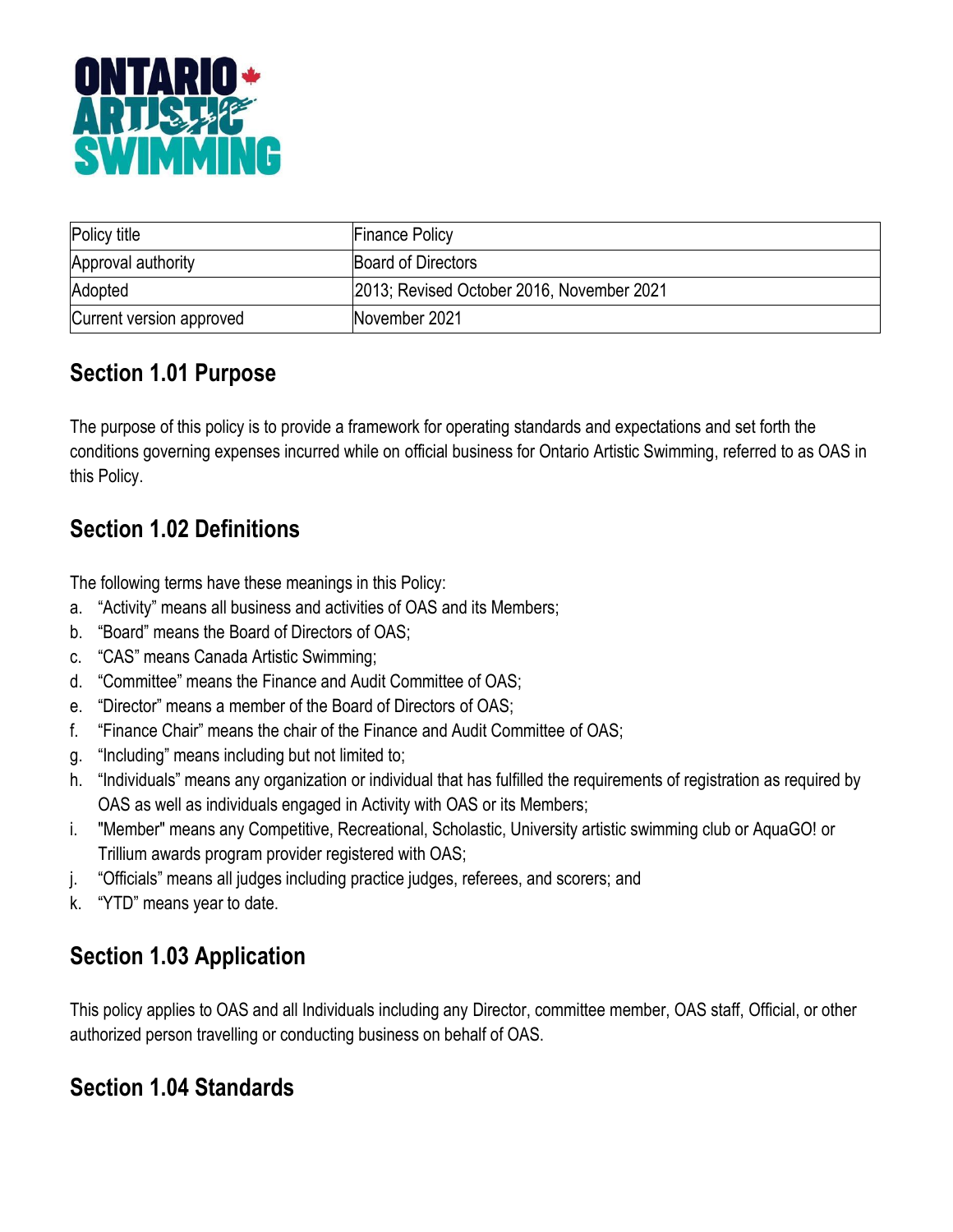

All individuals travelling on OAS business shall be afforded travel and accommodation standards that are comfortable and of good quality, but neither extravagant nor sub--standard. Transportation and accommodation must be both economical and practical. Rates and conditions of payment and reimbursement are intended to be sufficient to avoid the person from being out-of-pocket because of reasonable expenses necessarily incurred while travelling on official business.

### **Section 1.05 Finance and Audit Committee**

The members of the Finance and Audit Committee shall include the OAS President or their delegate, Finance Chair, who is the OAS Treasurer, Executive Director, and others as required. The Committee shall communicate regularly, prepare the annual budget, and meet when necessary.

# **Section 1.06 Budget**

- a. Each year, the Committee or its delegate(s) shall develop a draft budget that shall contain the total anticipated revenues and expenditures for all approved programs and events. A Board Meeting should be held no later than June 30th to approve the budget for the new fiscal year.
- b. The Board will review the OAS financial position at each Board meeting to ensure effective financial controls are in place. The Treasurer will provide the board with an updated financial position at each regularly scheduled meeting of the Board, including an overview of any paid or outstanding financial obligations. Original copies will be kept in the finance binder by the bookkeeper in the OAS office.
- c. The status of grant revenues including base funding and projected funding from the Ministry of Heritage, Sport, Tourism, and Culture Industries (MHSTCI), Canadian Sport Institute Ontario (CSIO), Coaching Association of Ontario (CAO) and others, as applicable, shall be communicated by the Executive Director to the Committee on a quarterly basis: April-June, July-September, October-December, and January-March.
- d. Expenditures outside of the budgeted appropriation shall require approval of the Executive Director and the Finance Chair. Unbudgeted expenditures above \$5,000 shall be reviewed and approved by the Board and documented by a motion in the minutes.
- e. The Finance Chair will review and present financial statements including a YTD Profit & Loss, YTD Balance Sheet, and updated forecast of outstanding expenses to the Board on a quarterly basis: April-June, July-September, October-December, and January-March.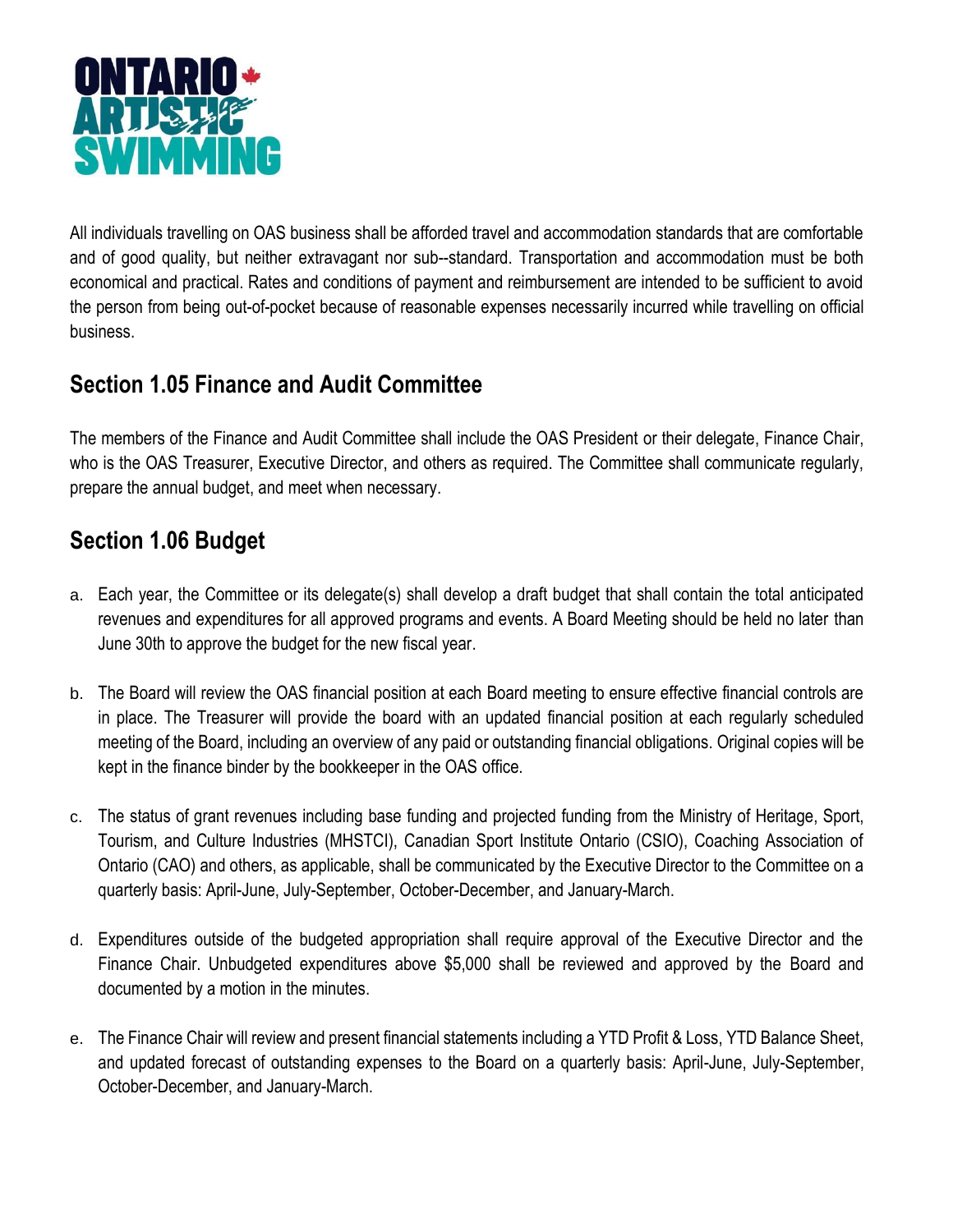

f. Year--end financial statements will be reviewed, and any revenue deferrals will be approved by the Committee and then presented to the Board before the documents are submitted for the annual audit. A financial review will be conducted each year with an audit each third year (unless government regulations or funding applications state otherwise). During a review, inquiries and analytical procedures present a reasonable basis for expressing limited assurance that no material modifications to the financial statements are necessary; they are in conformity with generally accepted accounting principles. An audit provides the highest level of assurance that an organization's financial statements are free from material misstatement and are fairly presented based upon the application of generally accepted accounting principles. An audit includes confirmation with outside parties; testing of selected transactions by examining supporting documents; completing physical inspections and observations; and considering and evaluating the internal control system of the organization.

#### **Section 1.07 Reserve Fund**

- a. OAS may maintain a reserve fund to ensure the growth, stability of the mission, programs, employment, and ongoing operations. The reserve fund is intended to provide an internal source of funds for situations such as an unanticipated loss in funding, delay in grant payment, or uninsured losses. Reserve funds are not intended to replace a permanent loss of funds or eliminate an ongoing budget gap. It is the intention of OAS for the reserve fund to be replenished within a reasonably short period of time should it need to be used.
- b. If OAS maintains a reserve fund, the Committee will review, on an annual basis, the OAS investment portfolio and ensure that funds have been invested securely.
- c. The Reserve fund should represent a minimum of 1.5 times the OAS annual base grant from the Ministry of Heritage, Sport, Tourism and Culture Industries.
- d. Expenditures from the reserve fund must be authorized by a two-thirds (2/3) majority vote by the Board. The Executive Director will identify the need for access to reserve funds and confirm that the use is consistent with the purpose of the reserves as described in this Policy. This step requires analysis of the reason for the shortfall, the availability of any other sources of funds before using reserves, and evaluation of the period that the funds will be required. The annual budget should reflect the proposed contribution to the reserve fund as well as any anticipated projection of reserve fund use to cover expenses over and above identified revenues.

#### **Section 1.08 Cheques and Signing Authority**

- a. Signing officers shall be two of the following: Executive Director, President, Vice--President or Treasurer.
- b. Two signatures are required on all banking transactions. Of the two signatures, one must be the Executive Director.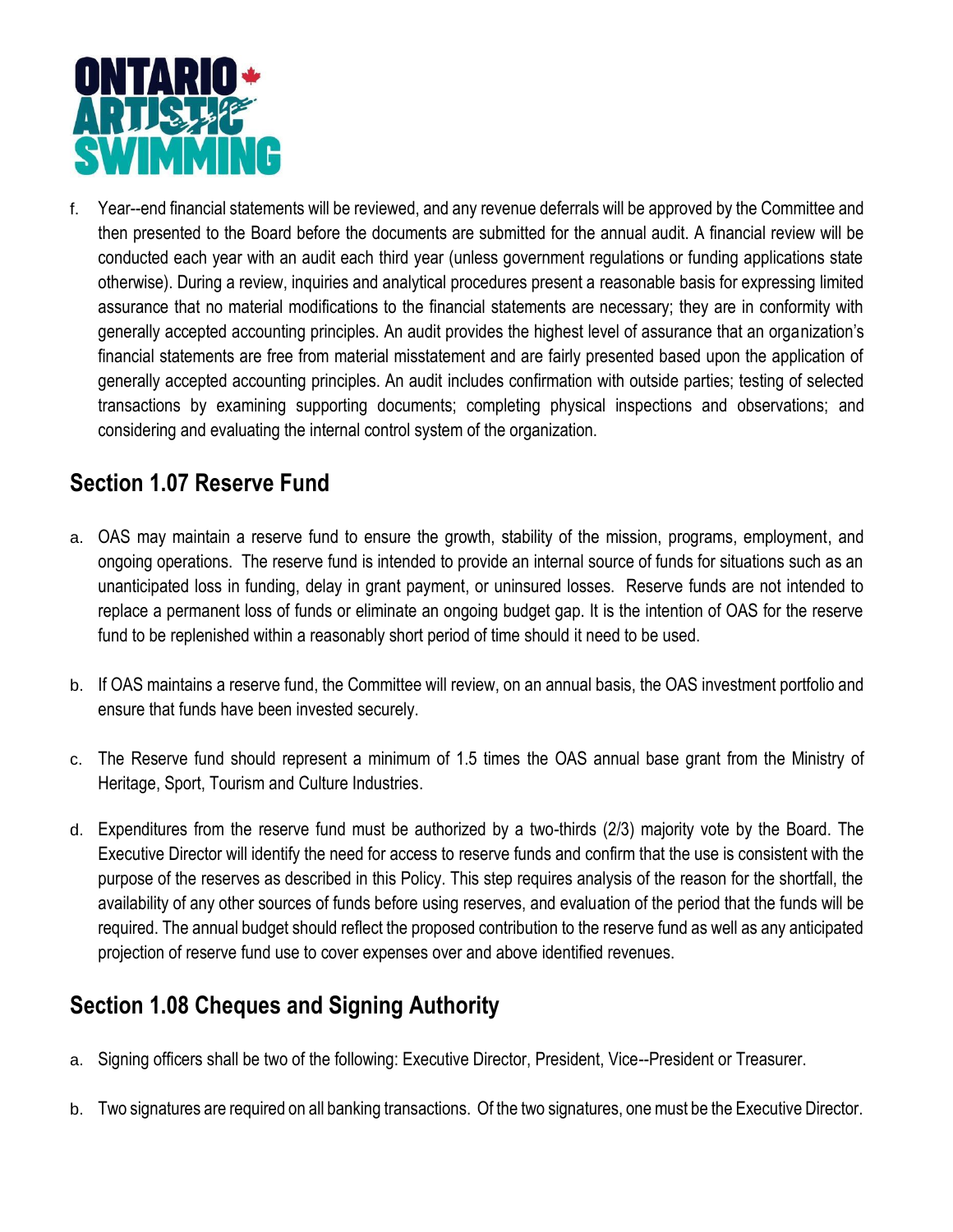

Where a cheque is issued to the Executive Director, the expense will be reviewed after the fact by the Treasurer.

- c. All cheques will be tracked monthly to ensure they are cashed or cleared. One reminder notice will be issued to the payee after 30 days. Consideration for replacement of stale dated cheques will be given upon request from the payee within the same fiscal year. Stale dated cheques that are not cashed within the same fiscal year as issued will not be reissued.
- d. Transfer of funds for investments shall be according to the annual investment plan and the Investment Policy, and as approved by the Board and documented by a motion in the minutes.

## **Section 1.09 Contracts**

- a. All contracts for service providers, sponsors, and event hosts involving revenues or expenditures shall be approved by the Executive Director. Where the total contract value exceeds \$5,000, the contract will be reviewed by at least one of the following members of the Board: President, Vice President, or Treasurer. Copies of all contracts shall be made available to the Board, if requested. Any Director or committee member that has an interest in the contract must disclose the conflict or potential conflict of interest in accordance with CAS and OAS policies.
- b. All employee contracts and subcontractor contracts shall be reviewed and signed by the Executive Director in accordance with the OAS By--laws.

## **Section 1.10 Expense Reimbursement**

- a. All expenses shall be submitted with receipt and a completed expense form for travel, living, administrative, or other authorized expenses to the OAS office within 30 days of incurring the expense. Expenses will be approved by the Executive Director.
- b. All expenses submitted by the Executive Director will be reviewed by the Finance Chair for approval.
- c. All travel and accommodation expenses shall be approved by the Executive Director and booked in consultation with the Executive Director or their delegate. Transportation or accommodation booked independently and without prior approval may not be accepted as an eligible expense.
- d. Meal expenses may be claimed during travel days at a rate up to \$10.0 for breakfast, \$12.50 for lunch and \$22.50 for dinner (alcohol is not a permitted expense). Receipts for all expenses must be submitted with the completed expense form to OAS.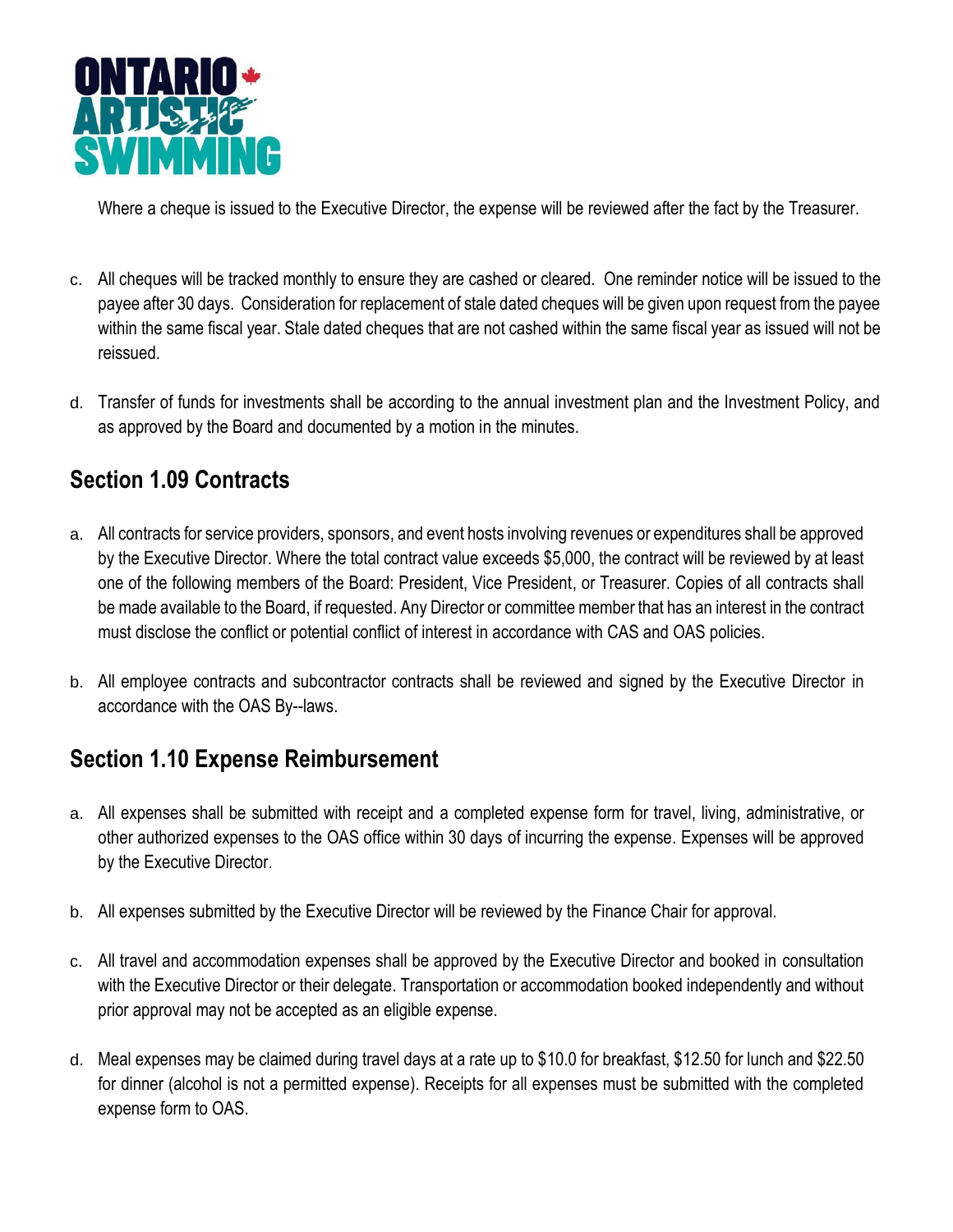

- e. Officials whose primary purpose for attending a competition or event is in the capacity of an Official (as opposed to as a parent or coach) may submit expenses for travel, meals, etc. An expense form must be completed and will be subject to approval by the Executive Director with input from the OAS Officials' management team.
- f. OAS encourages Officials, OAS staff, and other Individuals travelling to the same destination to carpool whenever possible to reduce expenses. Mileage for automobile travel will be reimbursed at the rate of \$0.25 per kilometre for single occupancy and \$0.40 per kilometre for two (2) or more occupancy per vehicle. Staff mileage will be calculated from the office to the destination and back to the office.
- g. Administrative expenses, whenever possible, should be anticipated and included in budget submissions. These expenses include postage, long distance telephone, photocopying, stationary supplies, room rental, and equipment. Extraordinary expenses must receive prior approval from the Executive Director.
- h. Advances for the purpose of covering incidentals shall be approved by the Executive Director and receipts supporting these expenses must be submitted within the fiscal year of April 1 to March 31.
- i. Decisions for presentation of gifts, for appropriate occasions and subject to CAS and OAS policies, are at the discretion of the Executive Director. Major gift purchases greater than \$500 must be approved by the board.

#### **Section 1.11 Merchandising Items**

- a. Inventory control and pricing shall be determined by the Executive Director in consultation with the Finance Chair.
- b. A minimum \$15.00 shipping & handling charge plus HST (depending on weight and shipping method) will be applied to all ordered merchandise items shipped from the OAS office.

#### **Section 1.12 Club Organized Events**

a. Clubs that invite Officials to participate in team selection events, invitational meets, routine feedback sessions, or other Activity are responsible for reimbursing in accordance with Section 1.1. Officials are under no obligation to attend any event unless expense reimbursement conditions are agreed upon in advance. Compensation must be provided by cheque or cash on the day of the event or can include gift cards whenever possible.

#### **Section 1.13 Refunds**